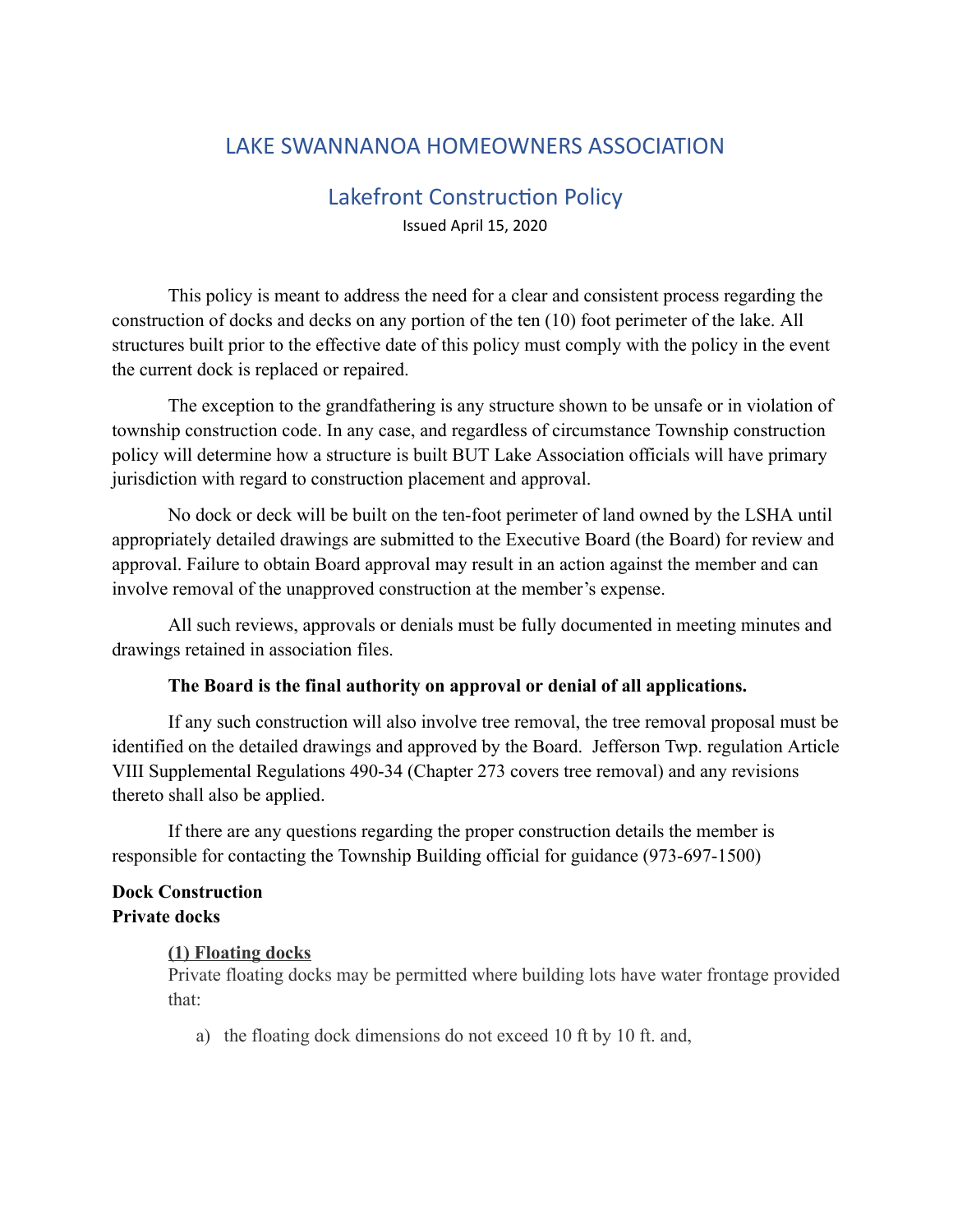- b) the dock uses a flotation device that does not disintegrate over time (e.g. Styrofoam) or contains any substance that may leak or leach into the lake water as when a used drum is employed for flotation.
- c) Inflatable and or foam (lily type) pads may be permitted if they are properly anchored, made of non-disintegrating material and not more than 50 feet from the owners' waterfront.

## **All requests for floating docks are subject to the discretion of the Board.**

## **[\(2\) F](https://ecode360.com/10286730#10286730)ixed docks**

A fixed dock may be permitted to cross the 10-foot lake owned strip provided that:

- a) No private, fixed dock shall exceed a width of 10 feet and, be no less than 4 feet wide,
- b) be of a length no more than 10 feet from the point where the ten-foot strip originates. Such point to be determined at the time plans are submitted to the Board., and
- c) not be located within 10 feet of a side property line.

NOTE: It is strongly advised that consideration be given to keeping the deck of the dock at least one foot above the water surface to allow for high water events.

There may be situations in which a property owner may want to build more than one dock or deck along the waterfront using Association property. In no case will a single property contain more than two structures on the 10-foot strip of Association property.

In such cases the controlling factor will be the combined square footage of the structures versus the square footage of the lake frontage for that property. No property waterline will be permitted to have more than 50% of its area occupied by decks or docks. The area of a dock considered to be occupying the 10-foot strip will be limited to the square footage actually sitting on the land, excluding the area over the water (but refer to 2b above).

For example, if a property extends for 50 feet along the water line then the square footage for that waterfront is 500 square feet (50 x 10). Therefore, the total amount of land permitted to be occupied is 250 square feet.

If an owner were to build a free-standing deck measuring  $10 \times 15(150)$  square feet). Then, in the example above any dock built in addition to this deck would not be allowed to occupy more than a 10 x 10-foot space on the perimeter strip belonging to the Association.

#### **General considerations:**

No dock or deck shall be covered with any roofing or other shelter, nor may they contain a secondary structure other than a bench and must remain open structures.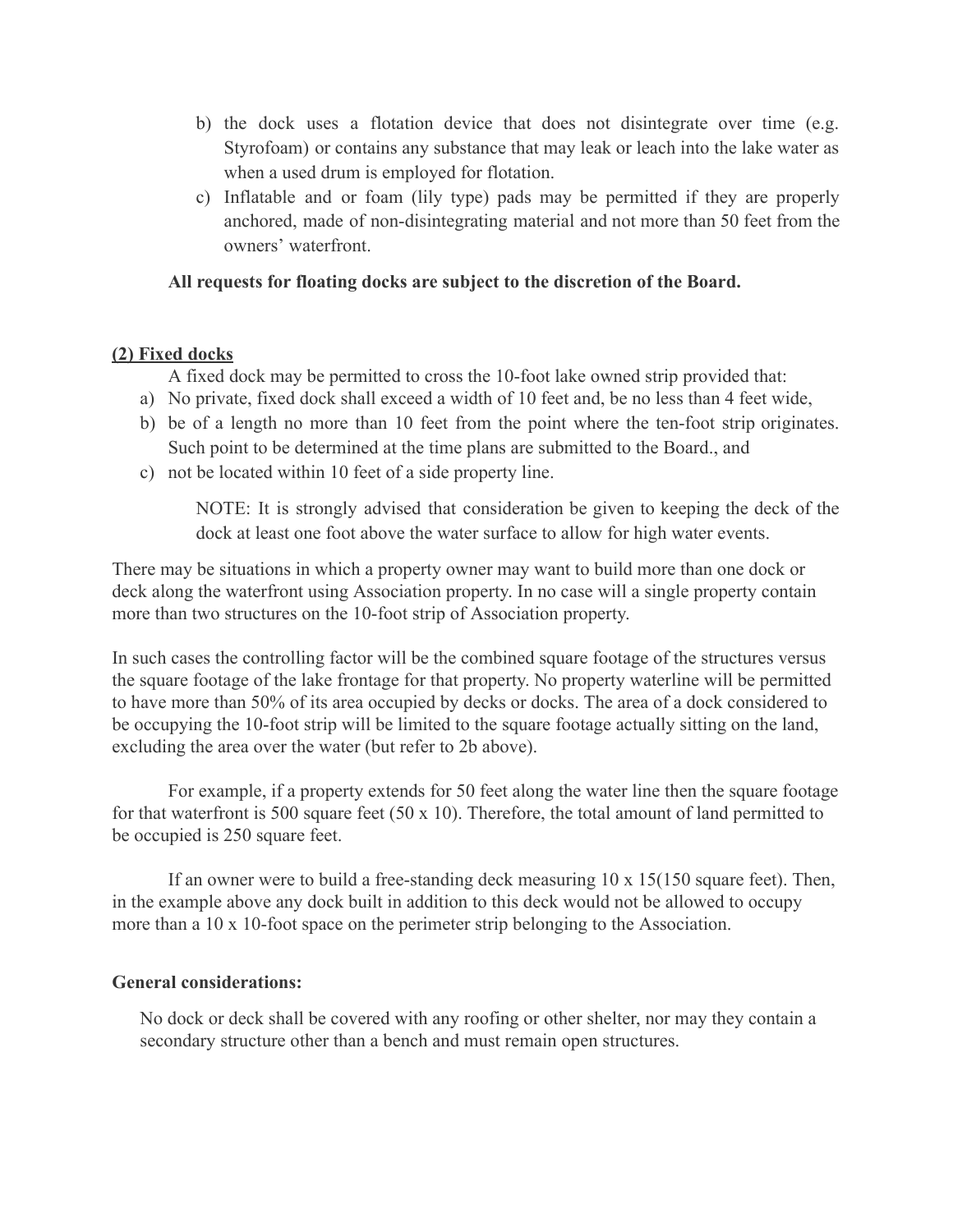All fixed and floating docks and decks must be maintained by their owners in safe condition and kept in good repair The Board reserves the right to require that any dock or deck, built at any time that is found to be unsafe will be required to:

be made safe through repair or, torn down and removed at the owner's expense, and a new application made to the Board for replacement.

The Board will provide written notice (which may be by email) of required repairs and the property owner shall be provided fourteen (14) days from the date of the written notice to complete the required repairs. Once complete, the property owner must notify the Board in writing upon completion of repairs. The Board reserves the right to require the removal if the repairs are not completed.

Such deck or patio must comply with Jefferson Twp. building code including setback requirements, appropriate sizing and grade of materials and all current safe construction rules, and any additional local or state requirements

No deck built on the ten-foot perimeter strip will exceed one level and may not serve as the foundation for any other structure such as a storage shed.

NOTE: Jefferson Twp. may consider decks and patios to be impermeable surfaces and so the resident must be aware of that TOWNSHIP policy as the Association assumes no responsibility in the event of a violation.

Once approved the resident must comply with the approved drawing. No exceptions or deviations are permitted without additional review by the Board. The Board reserves the right to require verification the dock/deck has been constructed and/or repaired in compliance with this policy and the applicable ordinances.

## **Definitions:**

Deck

Any platform installed at or above grade level and having no roof and no enclosed sides. Patio

An area at grade level, or slightly above grade level, covered with masonry, stone or similar material open to the sky.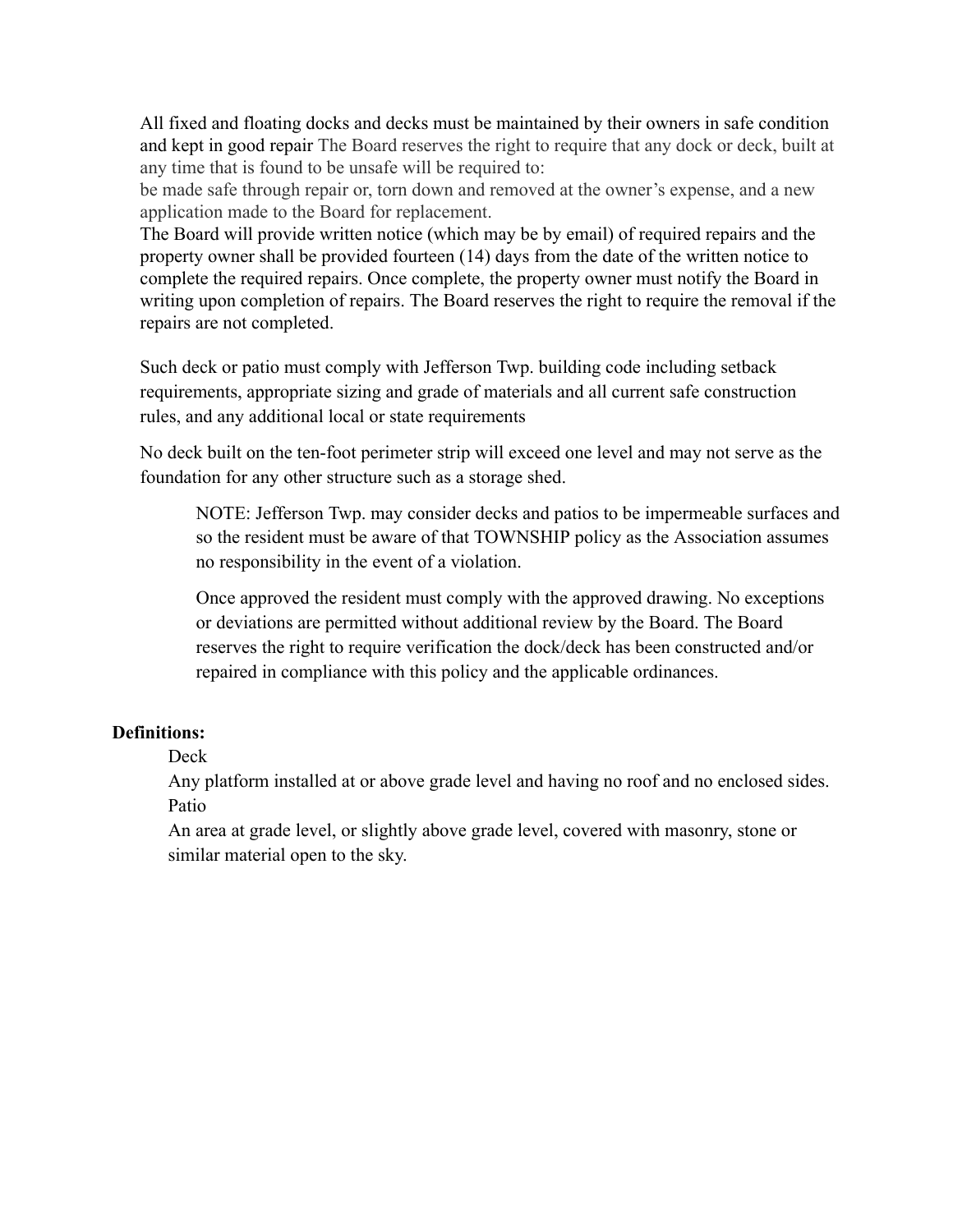# **10 Foot Strip Construction Application**

|                                                     | Date |
|-----------------------------------------------------|------|
|                                                     |      |
|                                                     |      |
| Phone number __________________                     |      |
| Email address: New York Changes and Senator Changes |      |
| Reason for the construction (new, repair, other)    |      |

Who will be doing the work?

¶